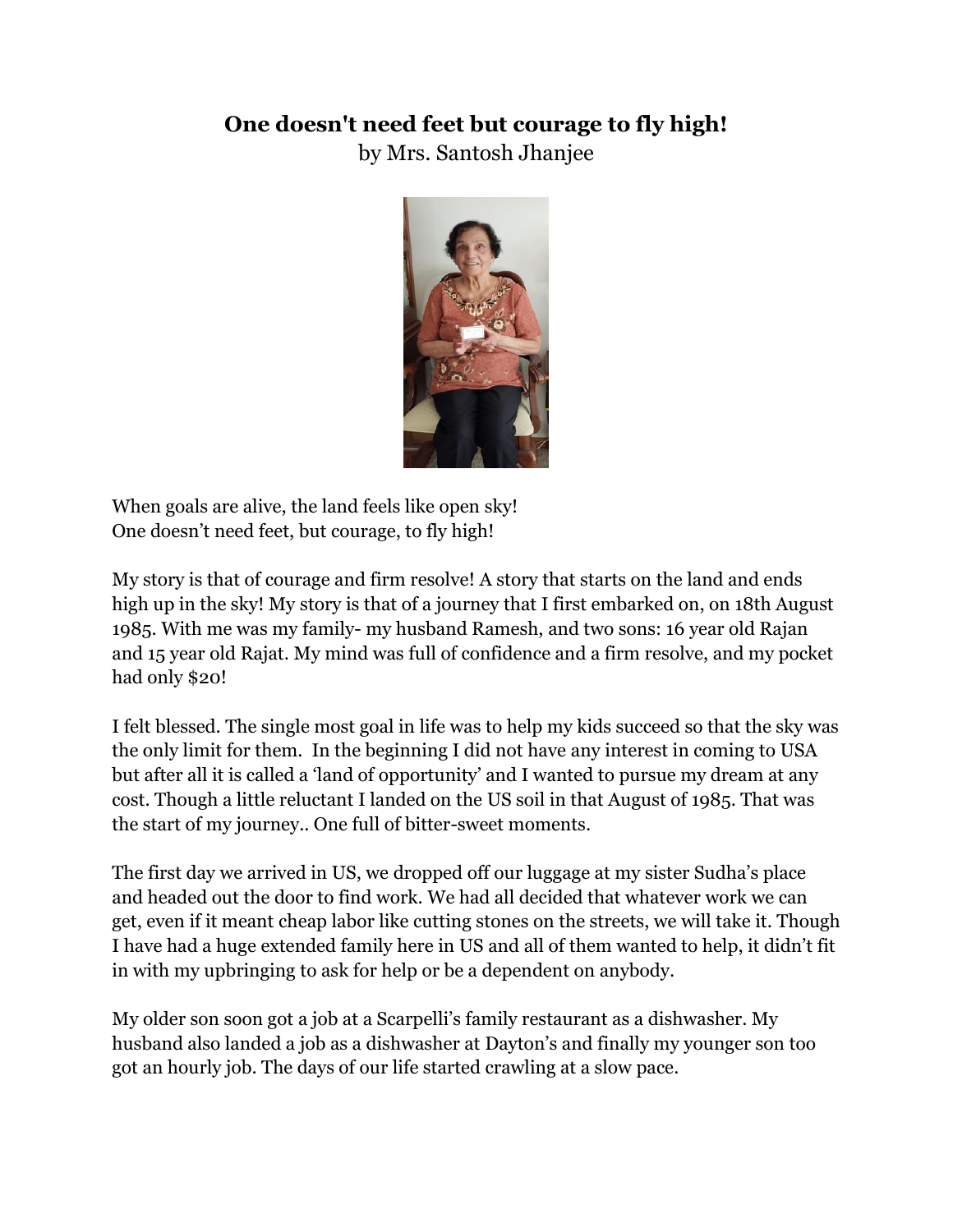Both the kids started going to school in September 1985. They used to study during the day and work the nights.In November 1985 we moved from my sister's house to a subsidized apartment building. There was a Children's Home Society daycare at the foot of that building. As soon as we moved I walked in there one day and started an hourly on-call basis job at the daycare. Life was catching speed, though rather slowly. Two years went by. Both boys started attending University of Minnesota. My husband got a good job in a government agency. I also became a full time employee at the daycare however, I was still looking for a better job. Kids were both focused on their studies now and they stopped working. They had bagged a number of scholarships that paid for their college education. But the destination was not even close yet!

My younger son Rajat, did a summer job at Fairview hospital's corporate office that summer. At the end of summer he was going to stop working and go back to school. I asked him if I can do 'that job'. He requested his superior and suggested that 'my mom will come and work here from tomorrow as I go back to school'! I went in and interviewed for the job. I was very apprehensive at first if I will be able to do an office job well? Everything was new for me. New system, unknown people, foreign language (American English)! I found it very difficult. I had never ever touched even a calculator, let alone a computer, in my life before! I was confused by the phone system and didn't know which button connected to which number. On top of that it was a challenge to get used to the severe winters here. I used to change two buses to get to office in ice, rain and snow storms. There were so many instances when I slipped on the icy streets and broke my bones. But I was so committed to doing my work right and on time that once I reached my office I did not get up from my desk, even for lunch break or any other break.

Hardwork and honesty always pays off. My manager Kim and director Judy appreciated my commitment to work, and always positively encouraged me and taught me all the skills very patiently and lovingly. Thank you Kim and Judy!

Time passed pretty quickly now and my confidence knew no bounds. I learned the work fast and was enjoying doing it so much that every six months I got promoted. The epitome was in February 1991 when I got the 'Best Employee Award'! I worked there for 25 years and in 2010 I took retirement (only because a fractured foot was interfering with my commute to work!) and now I also wanted to enjoy my life on my terms!

Today I have everything in life including peace and happiness! Both my kids are wellsettled in life. My husband breathed his last in 1999.Today I am here living the American dream because all my extended family provided immense support, without which, we would not have been able to survive here! Thank you to my family! God bless!